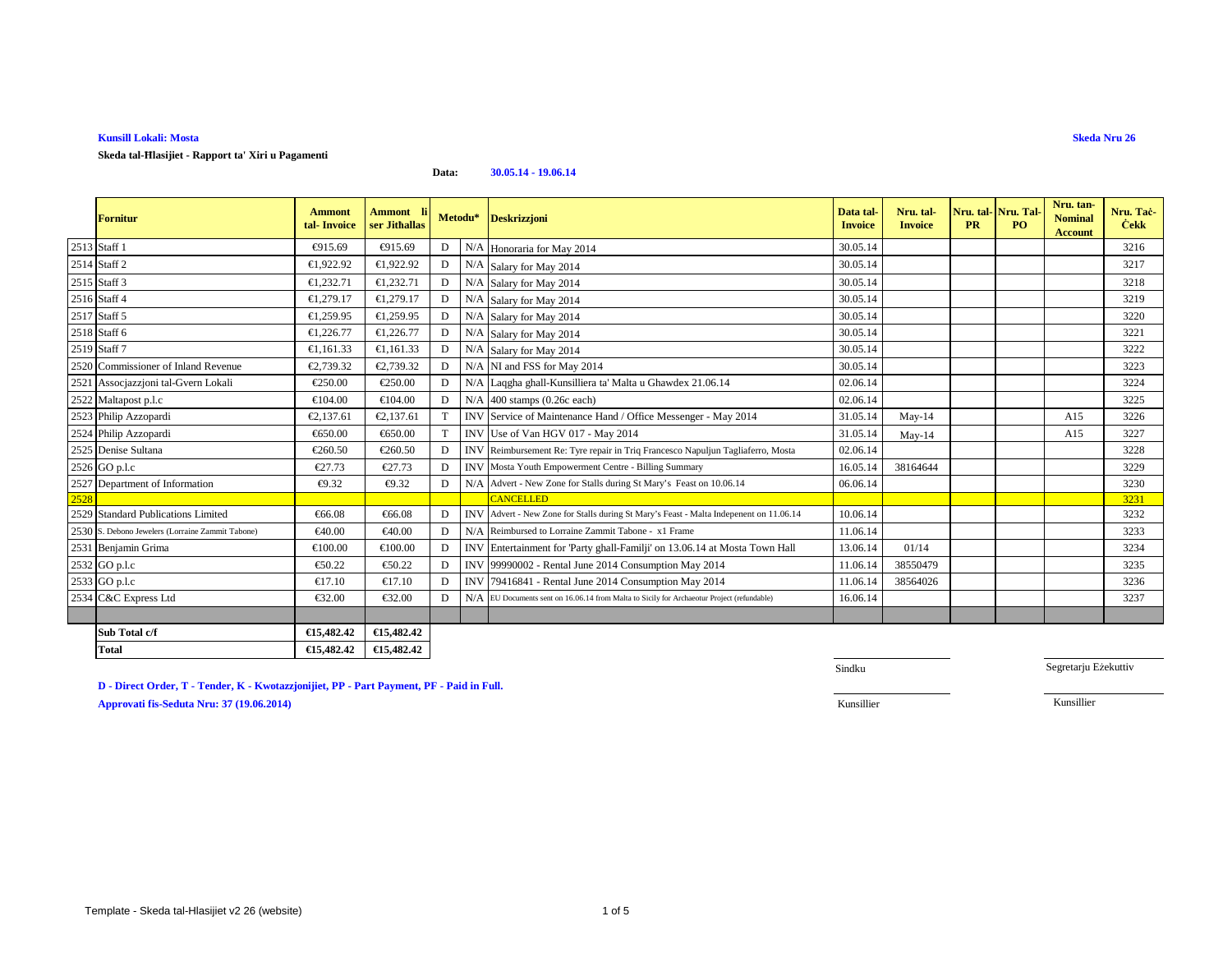# **Kunsill Lokali: Mosta**

**Skeda tal-Ħlasijiet - Rapport ta' Xiri u Pagamenti**

### **Data:30.05.14 - 19.06.14**

|      | <b>Fornitur</b>                                  | <b>Ammont</b> tal-<br><b>Invoice</b> | Ammont li <br>ser Jithallas |   | Metodu*    | <b>Deskrizzjoni</b>                                                           | Data tal<br><b>Invoice</b> | Nru. tal-<br><b>Invoice</b> | Nru. tal-Nru. Tal-<br><b>PR</b> | PQ     | Nru. tan-<br><b>Nominal</b><br><b>Account</b> | Nru. Tač-<br><b>Cekk</b> |
|------|--------------------------------------------------|--------------------------------------|-----------------------------|---|------------|-------------------------------------------------------------------------------|----------------------------|-----------------------------|---------------------------------|--------|-----------------------------------------------|--------------------------|
|      | 2535 Adam Bugeja                                 | €24,630.58                           |                             |   |            | INV Embellishment Works Carried out Alley No. 1, Triq San Anton Abbati, Mosta | 04.06.14                   | 482/14                      |                                 |        |                                               | 3238                     |
| 2536 |                                                  | $-€2,863.34$                         | €21,767.24                  |   |            | INV Less 5% Management Fee (as per the attached sheet)                        |                            |                             |                                 |        |                                               | 3238                     |
|      | 2537 Anna Grech                                  | €600.00                              | €600.00                     |   |            | <b>INV</b> Youth Work Services March 2014                                     | 01.04.14                   | 03/14                       |                                 |        | G3365                                         | 3239                     |
|      | 2538 C.S.D Office Trade                          | €153.40                              | €153.40                     | D |            | <b>INV</b> Canon Toner Black                                                  | 10.04.14                   | 48191                       |                                 | 685-14 | C95                                           | 3240                     |
|      | 2539 Choc au lait                                | €389.40                              | €389.40                     |   |            | INV Food for 10th Anniversary Mosta Youth Empowerment                         | 25.04.14                   | 67                          |                                 | 688-14 | C91                                           | 3241                     |
|      | 2540 Environmental Landscapes Consortium Limited | €3,380.83                            |                             |   |            | INV Cleaning & Maintenance of parks and gardens Mar 2014                      | 31.03.14                   | 10503                       |                                 |        | E22                                           | 3242                     |
|      | 2541 Environmental Landscapes Consortium Limited | €3,380.83                            | €6,761.66                   |   |            | INV Cleaning & Maintenance of parks and gardens Apr 2014                      | 30.04.14                   | 10596                       |                                 |        | E22                                           | 3242                     |
|      | 2542 ELL's Urban Services Ltd.                   | €3.290.90                            |                             |   |            | INV Patching in Triq ta'Vnezja                                                | 16.09.13                   | M12-01                      |                                 |        |                                               | 3243                     |
| 2543 |                                                  | $-€199.50$                           | €3,091.40                   |   |            | set off against our Invoice 20/14 re; Council Magazin advert no. 46           | 04.06.14                   |                             |                                 |        |                                               | 3243                     |
|      | 2544 Frankie Mifsud                              | €865.45                              | €865.45                     |   |            | INV Maint. & Cleaning for the PubConvenience March 2014 + Extra works         | 31.03.14                   | 22                          |                                 |        | G3053                                         | 3244                     |
|      | 2545 Galea Curmi Engineering Consultants         | €408.81                              | €408.81                     |   | <b>INV</b> | Contract Manager Fee April 2014                                               | 30.04.14                   | 2637                        |                                 |        | G32                                           | 3245                     |
|      | 2546 Dr. Joe Mifsud                              | €590.00                              | €590.00                     |   |            | INV Legal Fees Mar 2014                                                       | 16.04.14                   |                             |                                 |        | M71                                           | 3246                     |
|      | 2547 Joseph Attard                               | €278.69                              | €278.69                     |   |            | INV Certification of Resurfacing of Steets PPP 2 - Triq 1-Gherien tal-Wied    | 17.05.14                   | 13/14M                      |                                 |        | G3162                                         | 3247                     |
|      | 2548 Jimmy Muscat                                | €785.00                              | €785.00                     |   |            | INV Bulky Refuse March 2014                                                   | Mar-2014                   |                             |                                 |        | G3042                                         | 3248                     |
|      | 2549 Karta Converters Ltd.                       | €126.97                              | €126.97                     | D |            | INV Maxi T/P 2PLY 650 Sheets (Tilet Paper Rolls)                              | 19.05.14                   | 661921                      |                                 |        |                                               | 3249                     |
|      | 2550 Koperattiva Tabelli u Sinjali               | €239.69                              |                             |   |            | <b>INV</b> Road Markings Paint                                                | 13.02.14                   | 19022                       |                                 |        | K10                                           | 3250                     |
|      | 2551 Koperattiva Tabelli u Sinjali               | €135.33                              |                             |   |            | <b>INV</b> Road Markings Paint                                                | 13.02.14                   | 19023                       |                                 |        | K10                                           | 3250                     |
|      | 2552 Koperattiva Tabelli u Sinjali               | €205.61                              |                             |   |            | <b>INV</b> Road Markings Paint                                                | 13.02.14                   | 19024                       |                                 |        | K10                                           | 3250                     |
|      | 2553 Koperattiva Tabelli u Sinjali               | €237.95                              | €818.58                     |   |            | <b>INV</b> Road Markings Paint                                                | 13.02.14                   | 19025                       |                                 |        | K10                                           | 3250                     |
|      | Sub Total c/f                                    | €36,636.60                           | €36,636.60                  |   |            |                                                                               |                            |                             |                                 |        |                                               |                          |

| Sub Total b/f (page 1 of 5) | €15,482,42 | $\epsilon$ 15.482.42 |
|-----------------------------|------------|----------------------|
| Total                       | €52,119.02 | €52.119.02           |
|                             |            |                      |

Segretarju Eżekuttiv

**D - Direct Order, T - Tender, K - Kwotazzjonijiet, PP - Part Payment, PF - Paid in Full. Approvati fis-Seduta Nru: 37 (19.06.2014)**Kunsillier

Kunsillier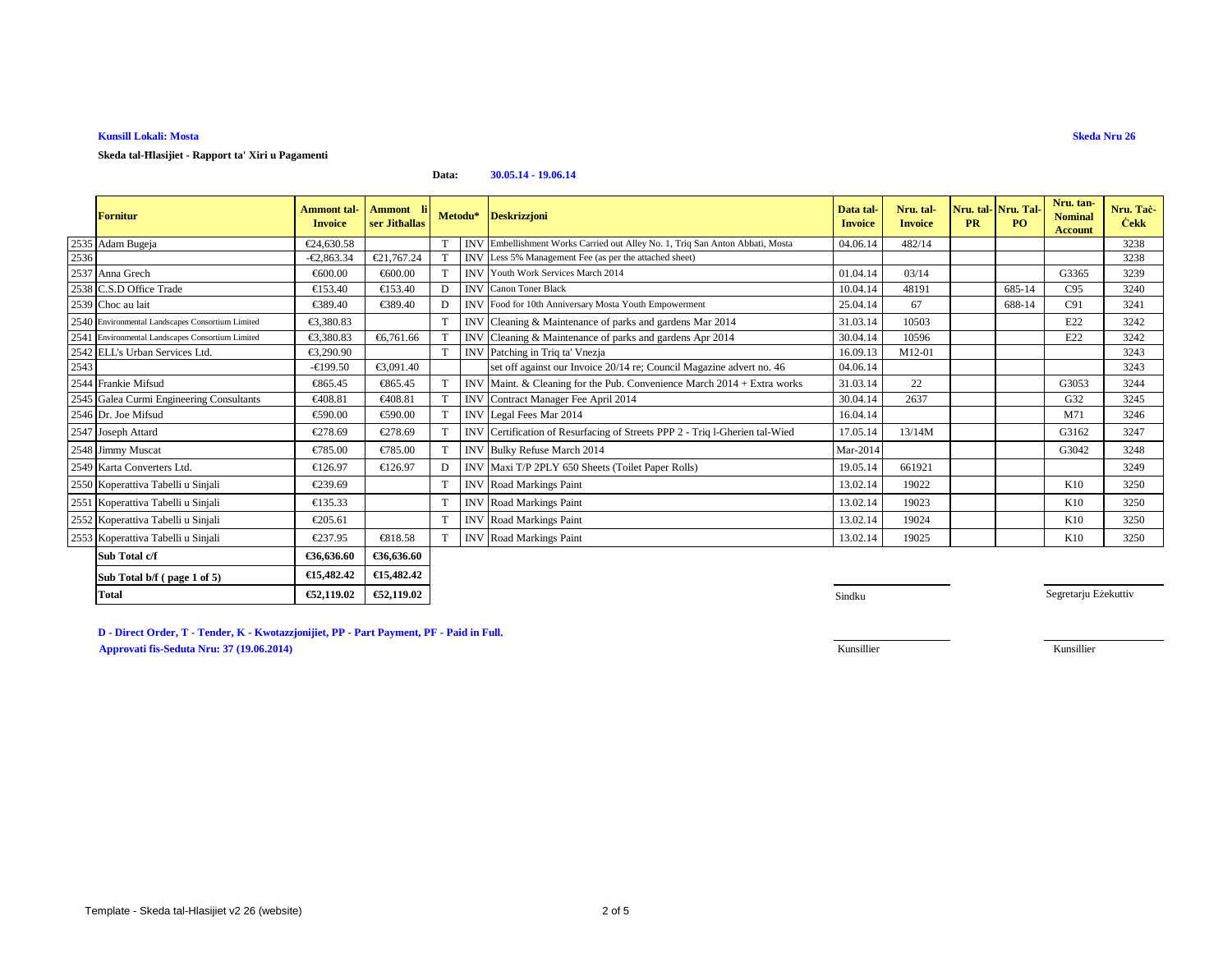# **Kunsill Lokali Mosta**

**Skeda tal-Hlasijiet - Rapport ta' Xiri u Pagamenti**

### **Data:30.05.14 - 19.06.14**

| <b>Fornitur</b>             | <b>Ammont</b> tal-<br><b>Invoice</b> | Ammont li<br>ser Jithallas |             | Metodu*    | <b>Deskrizzjoni</b>               | Data tal<br><b>Invoice</b> | Nru. tal-<br><b>Invoice</b> | <b>PR</b> | Nru. tal- Nru. Tal<br>PO <sub>1</sub> | Nru. tan-<br><b>Nominal</b><br>Account | Nru. Tac-<br><b>Cekk</b> |
|-----------------------------|--------------------------------------|----------------------------|-------------|------------|-----------------------------------|----------------------------|-----------------------------|-----------|---------------------------------------|----------------------------------------|--------------------------|
| 2554 The Lighthouse Keepers | € $0.00$                             | € $0.00$                   | T           | <b>INV</b> | <b>Street Lighting Mainteance</b> | 18.11.13                   | 1981                        |           |                                       |                                        | 3251                     |
| 2555 The Lighthouse Keepers | €35.62                               | €35.62                     |             | <b>INV</b> | <b>Street Lighting Mainteance</b> | 18.11.13                   | 1982                        |           |                                       |                                        | 3251                     |
| 2556 The Lighthouse Keepers | €46.20                               | €46.20                     | T           | <b>INV</b> | <b>Street Lighting Mainteance</b> | 18.11.13                   | 1983                        |           |                                       |                                        | 3251                     |
| 2557 The Lighthouse Keepers | €131.98                              | €131.98                    | $\mathbf T$ | <b>INV</b> | <b>Street Lighting Mainteance</b> | 18.11.13                   | 1984                        |           |                                       |                                        | 3251                     |
| 2558 The Lighthouse Keepers | €22.40                               | €22.40                     | T           | <b>INV</b> | <b>Street Lighting Mainteance</b> | 18.11.13                   | 1985                        |           |                                       |                                        | 3251                     |
| 2559 The Lighthouse Keepers | €48.85                               | €48.85                     | T           | <b>INV</b> | <b>Street Lighting Mainteance</b> | 18.11.13                   | 1986                        |           |                                       |                                        | 3251                     |
| 2560 The Lighthouse Keepers | €35.62                               | €35.62                     | $\mathbf T$ | <b>IN</b>  | <b>Street Lighting Mainteance</b> | 18.11.13                   | 1987                        |           |                                       |                                        | 3251                     |
| 2561 The Lighthouse Keepers | €19.85                               | €19.85                     | $\mathbf T$ | <b>INV</b> | <b>Street Lighting Mainteance</b> | 20.11.13                   | 1988                        |           |                                       |                                        | 3251                     |
| 2562 The Lighthouse Keepers | €6.62                                | €6.62                      | T           | <b>INV</b> | <b>Street Lighting Mainteance</b> | 19.11.13                   | 1989                        |           |                                       |                                        | 3251                     |
| 2563 The Lighthouse Keepers | €43.65                               | €43.65                     |             | <b>INV</b> | <b>Street Lighting Mainteance</b> | 19.11.13                   | 1990                        |           |                                       |                                        | 3251                     |
| 2564 The Lighthouse Keepers | €52.36                               | €52.36                     | $\mathbf T$ | <b>INV</b> | <b>Street Lighting Mainteance</b> | 19.11.13                   | 1991                        |           |                                       |                                        | 3251                     |
| 2565 The Lighthouse Keepers | €37.50                               | €37.50                     |             | <b>INV</b> | <b>Street Lighting Mainteance</b> | 19.11.13                   | 1992                        |           |                                       |                                        | 3251                     |
| 2566 The Lighthouse Keepers | €28.43                               | €28.43                     | T           | <b>INV</b> | <b>Street Lighting Mainteance</b> | 19.11.13                   | 1993                        |           |                                       |                                        | 3251                     |
| 2567 The Lighthouse Keepers | €95.76                               | €95.76                     |             | <b>INV</b> | <b>Street Lighting Mainteance</b> | 19.11.13                   | 1994                        |           |                                       |                                        | 3251                     |
| 2568 The Lighthouse Keepers | €5.58                                | €5.58                      | $\mathbf T$ | <b>INV</b> | <b>Street Lighting Mainteance</b> | 20.11.13                   | 1950                        |           |                                       |                                        | 3251                     |
| 2569 The Lighthouse Keepers | €30.00                               | €30.00                     | $\mathbf T$ | <b>INV</b> | <b>Street Lighting Mainteance</b> | 19.11.13                   | 1996                        |           |                                       |                                        | 3251                     |
| 2570 The Lighthouse Keepers | €46.66                               | €46.66                     | $\mathbf T$ | <b>INV</b> | <b>Street Lighting Mainteance</b> | 19.11.13                   | 1997                        |           |                                       |                                        | 3251                     |
| 2571 The Lighthouse Keepers | €104.45                              | €104.45                    |             | <b>INV</b> | <b>Street Lighting Mainteance</b> | 20.11.13                   | 1998                        |           |                                       |                                        | 3251                     |
| 2572 The Lighthouse Keepers | €27.86                               | €27.86                     | $\mathbf T$ | <b>INV</b> | <b>Street Lighting Mainteance</b> | 20.11.13                   | 1999                        |           |                                       |                                        | 3251                     |
| 2573 The Lighthouse Keepers | € $0.00$                             | € $0.00$                   | T           | <b>INV</b> | <b>Street Lighting Mainteance</b> | 20.11.13                   | 2000                        |           |                                       |                                        | 3251                     |
| 2574 The Lighthouse Keepers | €30.00                               | €30.00                     |             | <b>INV</b> | <b>Street Lighting Mainteance</b> | 20.11.13                   | 2001                        |           |                                       |                                        | 3251                     |
| 2575 The Lighthouse Keepers | €101.74                              | €101.74                    | T           | <b>INV</b> | <b>Street Lighting Mainteance</b> | 20.11.13                   | 2002                        |           |                                       |                                        | 3251                     |
| Sub Total c/f               | €951.13                              | €951.13                    |             |            |                                   |                            |                             |           |                                       |                                        |                          |
| Sub Total b/f (page 2 of 5) | €52,119.02                           | €52,119.02                 |             |            |                                   |                            |                             |           |                                       |                                        |                          |
| <b>Total</b>                | €53,070.15                           | €53,070.15                 |             |            |                                   | Sindku                     |                             |           |                                       | Segretarju Eżekuttiv                   |                          |

**D - Direct Order, T - Tender, K - Kwotazzjonijiet, PP - Part Payment, PF - Paid in Full.Approvati fis-Seduta Nru: 37 (19.06.2014)**Kunsillier

Kunsillier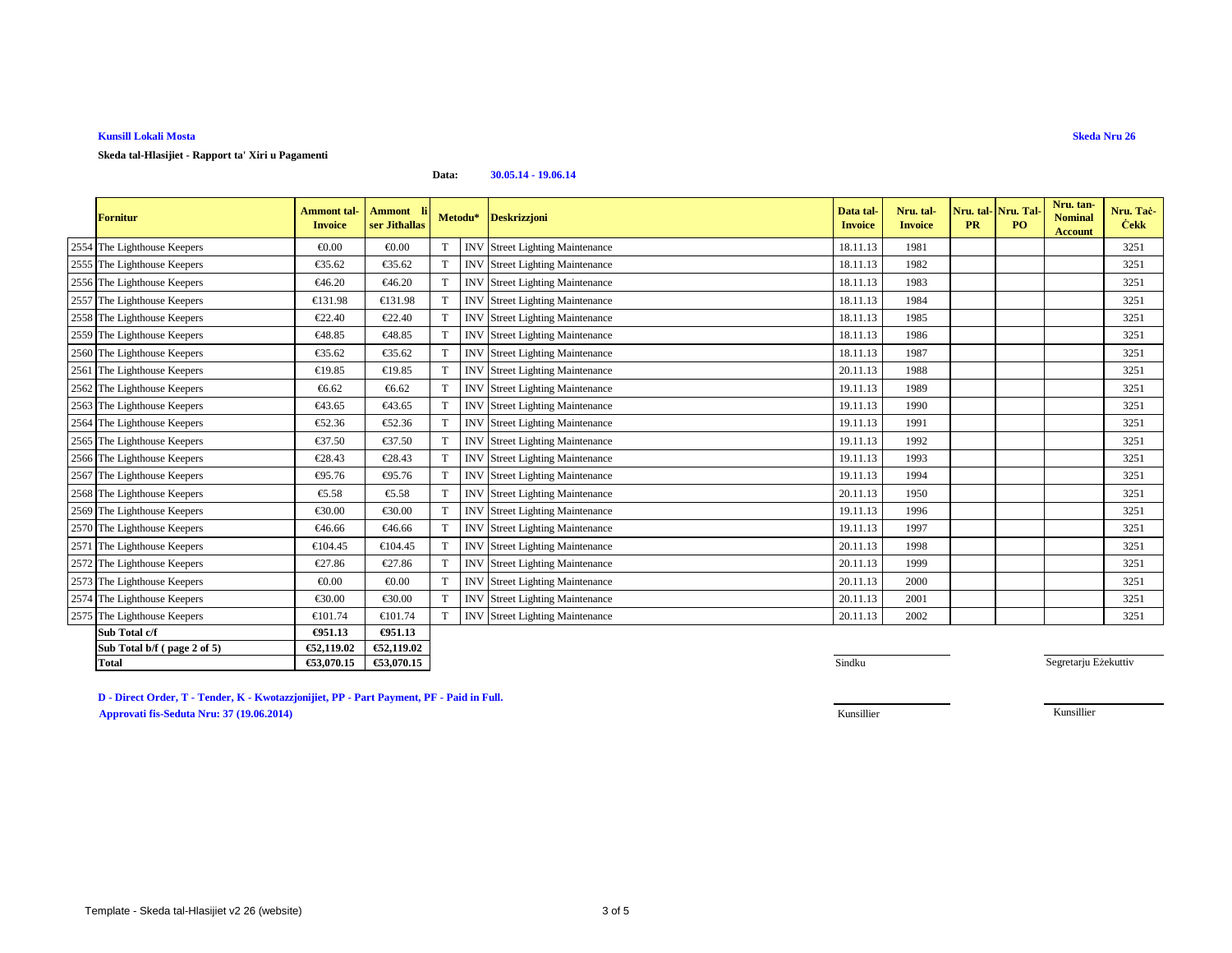# **Kunsill Lokali Mosta**

**Skeda tal-Hlasijiet - Rapport ta' Xiri u Pagamenti**

#### **Data:30.05.14 - 19.06.14**

| <b>Fornitur</b>                          | <b>Ammont</b> tal-<br><b>Invoice</b> | <b>Ammont</b><br>ser Jithallas |             | Metodu*    | <b>Deskrizzjoni</b>                                                  | Data tal-<br><b>Invoice</b> | Nru. tal-<br><b>Invoice</b> | Nru. tal-<br><b>PR</b> | Nru. Tal-<br>P <sub>O</sub> | Nru. tan-<br><b>Nominal</b><br><b>Account</b> | Nru. Tac-<br><b>Cekk</b> |
|------------------------------------------|--------------------------------------|--------------------------------|-------------|------------|----------------------------------------------------------------------|-----------------------------|-----------------------------|------------------------|-----------------------------|-----------------------------------------------|--------------------------|
| 2576 The Lighthouse Keepers              | €39.66                               | €39.66                         |             |            | <b>INV</b> Street Lighting Mainteance                                | 20.11.13                    | 2003                        |                        |                             |                                               | 3251                     |
| 2577 The Lighthouse Keepers              | € $0.00$                             | € $0.00$                       | $\mathbf T$ | <b>INV</b> | <b>Street Lighting Mainteance</b>                                    | 17.01.14                    | 2004                        |                        |                             |                                               | 3251                     |
| 2578 The Lighthouse Keepers              | €31.87                               | €31.87                         | T           | <b>INV</b> | <b>Street Lighting Mainteance</b>                                    | 20.11.13                    | 2005                        |                        |                             |                                               | 3251                     |
| 2579 The Lighthouse Keepers              | €16.72                               | €16.72                         | $\mathbf T$ | <b>INV</b> | <b>Street Lighting Mainteance</b>                                    | 20.11.13                    | 2006                        |                        |                             |                                               | 3251                     |
| 2580 The Lighthouse Keepers              | €29.59                               | €29.59                         | $\mathbf T$ | <b>INV</b> | <b>Street Lighting Mainteance</b>                                    | 20.11.13                    | 2007                        |                        |                             |                                               | 3251                     |
| 2581 The Lighthouse Keepers              | €30.00                               | €30.00                         | $\mathbf T$ | <b>INV</b> | <b>Street Lighting Mainteance</b>                                    | 20.11.13                    | 2008                        |                        |                             |                                               | 3251                     |
| 2582 The Lighthouse Keepers              | €27.22                               | €27.22                         |             | <b>INV</b> | <b>Street Lighting Mainteance</b>                                    | 20.11.13                    | 2009                        |                        |                             |                                               | 3251                     |
| 2583 The Lighthouse Keepers              | €29.59                               | €29.59                         |             | <b>INV</b> | Street Lighting Mainteance                                           | 20.11.13                    | 2010                        |                        |                             |                                               | 3251                     |
| 2584 The Lighthouse Keepers              | € $0.00$                             | € $0.00$                       | $\mathbf T$ | <b>INV</b> | <b>Street Lighting Mainteance</b>                                    | 20.11.13                    | 2011                        |                        |                             |                                               | 3251                     |
| 2585 The Lighthouse Keepers              | €5.92                                | €5.92                          |             | <b>INV</b> | <b>Street Lighting Mainteance</b>                                    | 20.11.13                    | 2012                        |                        |                             |                                               | 3251                     |
| 2586 The Lighthouse Keepers              | €6.28                                | €6.28                          |             | <b>INV</b> | <b>Street Lighting Mainteance</b>                                    | 20.11.13                    | 2013                        |                        |                             |                                               | 3251                     |
| 2587 The Lighthouse Keepers              | €31.98                               | €31.98                         |             | <b>INV</b> | Street Lighting Mainteance                                           | 20.11.13                    | 2014                        |                        |                             |                                               | 3251                     |
| 2588 The Lighthouse Keepers              | €117.50                              | €117.50                        | $\mathbf T$ | <b>INV</b> | <b>Street Lighting Mainteance</b>                                    | 20.11.13                    | 2015                        |                        |                             |                                               | 3251                     |
| 2589 The Lighthouse Keepers              | €30.42                               | €30.42                         | $\mathbf T$ | <b>INV</b> | <b>Street Lighting Mainteance</b>                                    | 20.11.13                    | 2017                        |                        |                             |                                               | 3251                     |
| 2590 The Lighthouse Keepers              | €43.15                               | €43.15                         |             | <b>INV</b> | <b>Street Lighting Mainteance</b>                                    | 20.11.13                    | 2019                        |                        |                             |                                               | 3251                     |
| 2591 The Lighthouse Keepers              | €6.97                                | €6.97                          | T           | <b>INV</b> | <b>Street Lighting Mainteance</b>                                    | 28.11.13                    | 2021                        |                        |                             |                                               | 3251                     |
| 2592 The Lighthouse Keepers              | €24.78                               | €24.78                         | T           | <b>INV</b> | <b>Street Lighting Mainteance</b>                                    | 20.11.13                    | 2022                        |                        |                             |                                               | 3251                     |
| 2593 The Lighthouse Keepers              | €34.82                               | €34.82                         | $\mathbf T$ | <b>INV</b> | <b>Street Lighting Mainteance</b>                                    | 20.11.13                    | 2023                        |                        |                             |                                               | 3251                     |
| 2594 Malta Information Technology Agency | €833.69                              | €833.69                        | Ð           | <b>INV</b> | Provision, Mintenance & Support of Wide Area Connectivity Jan-Jun 14 | 13.05.14                    | SIN029991                   |                        |                             |                                               | 3252                     |
| 2595 Noel Fabri                          | €338.73                              | €338.73                        | Е           | <b>INV</b> | Library Service Jan - Apr 2014                                       | 06.05.14                    |                             |                        |                             |                                               | 3253                     |
| 2596 Northern Cleaning Group Ltd.        | €12,757.37                           |                                | T           | <b>INV</b> | Collection of Waste Jan 2014                                         | 13.01.14                    | 01/14                       |                        |                             | N11                                           | 3254                     |
| 2597 Northern Cleaning Group Ltd.        | €10,765.46                           |                                | T           |            | INV Collection of Waste Feb 2014                                     | 05.04.14                    | 02/14                       |                        |                             |                                               | 3254                     |
| 2598 Northern Cleaning Group Ltd.        | €3,540.00                            | €27,062.83                     | $\mathbf T$ |            | INV Collection of Separted Waste (Grey Bag) Feb 2014                 | 05.04.14                    | 11/14                       |                        |                             |                                               | 3254                     |
| Sub Total c/f                            | €28,741.72                           | €28,741.72                     |             |            |                                                                      |                             |                             |                        |                             |                                               |                          |
| Sub Total b/f (page 3 of 5)              | €53,070.15                           | €53,070.15                     |             |            |                                                                      |                             |                             |                        |                             |                                               |                          |
| Total                                    | €81,811.87                           | €81,811.87                     |             |            |                                                                      | Sindku                      |                             |                        |                             | Segretarju Eżekuttiv                          |                          |

**D - Direct Order, T - Tender, K - Kwotazzjonijiet, PP - Part Payment, PF - Paid in Full.Approvati fis-Seduta Nru: 37 (19.06.2014)**Kunsillier Kunsillier

**Skeda Nru 26**